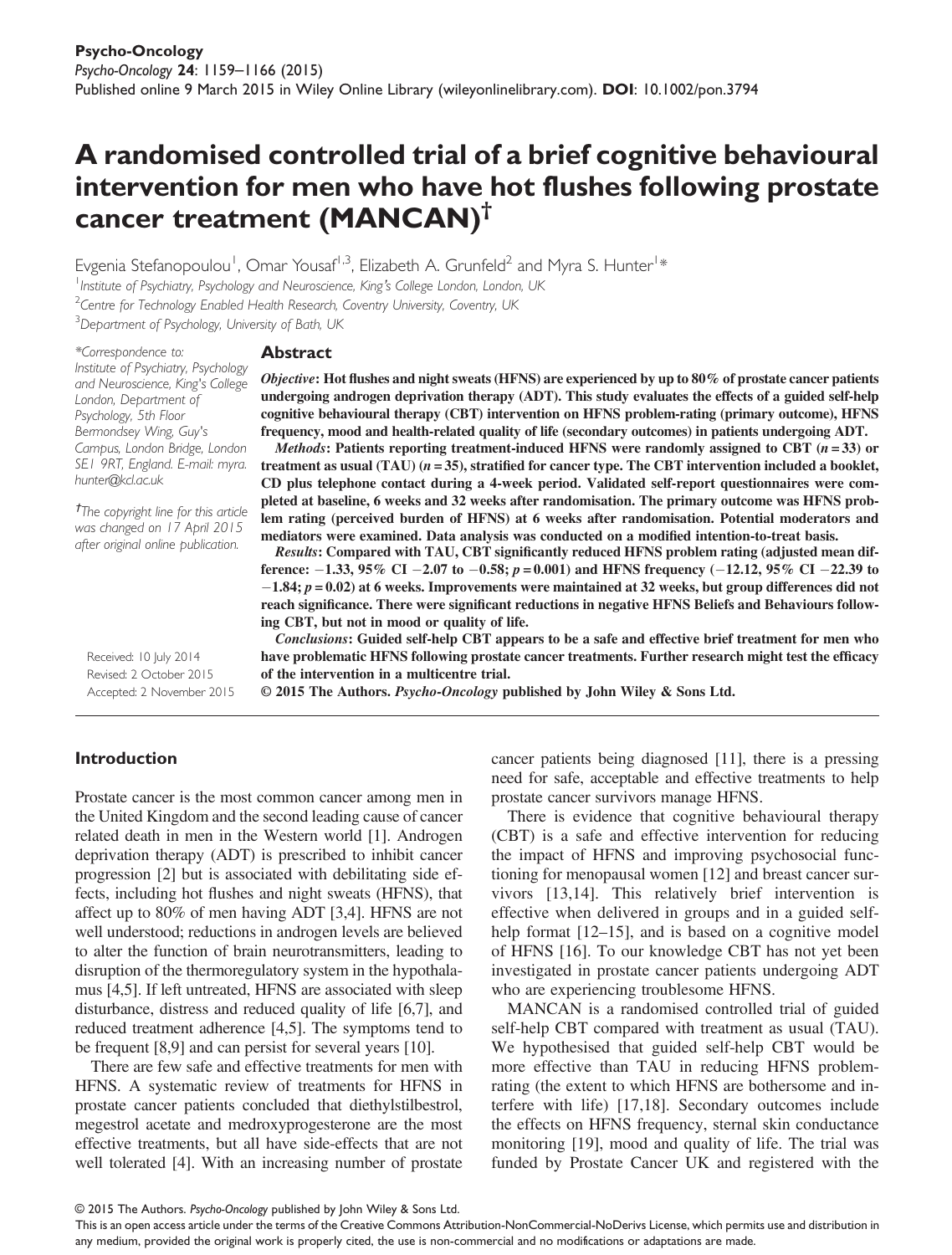UK Clinical Research Network (UKCRN; Trial ID: 10904). Ethical approval was obtained from South East London 2 Research Ethics Subcommittee, reference: 11/LO/1114. The authors have no conflicts of interests.

# **Methods**

## Design and participants

Guided self-help CBT and TAU control group were compared in a randomised controlled trial. The study design is described in the trial protocol [20]. Prostate cancer patients were recruited by nurse specialists and medical staff from oncology and urology clinics in London, UK, between April 2012 and October 2013. Inclusion criteria were: English-speaking men over 18 years old, undergoing ADT and having problematic HFNS  $|score| > 2$  on the Hot Flush Rating Scale (HFRS) [21] for at least 1 month and a minimum weekly frequency of 10]. Exclusion criteria were: undergoing current radiation therapy, chemotherapy and having medical/psychiatric conditions that would affect ability to participate.

# **Procedures**

Potentially eligible patients were screened by telephone (by ES); those meeting the criteria were sent study information and baseline questionnaires. Following consent and return of questionnaires, they attended a short clinical interview (with ES), and the Sternal Skin Conductance (SSC) monitor (see measures) was fitted for 48 h; at the end of the interview they were informed of their group allocation (CBT or TAU) (see Figure 1).

At a second assessment interview 6 weeks later (with OY) (post-treatment), participants completed questionnaires, reported any health or medication changes in the previous 6 weeks and wore the SSC monitor again for 48 h. At 32 weeks after randomisation (6 months followup), postal questionnaires were completed. At the end of the study, TAU participants were offered the guided selfhelp CBT off trial.

Randomisation and blinding: Computer software (Rand.exe version 6) was used to assign men randomly to the CBT or TAU groups, stratifying for cancer type (i.e. local or locally advanced vs. metastatic). A researcher (OY) generated the randomised allocation list in sealed envelopes at the beginning of the trial. The patients and the clinical psychologist (ES) could not be blind to group allocation; however, the researcher (OY) remained blind to group allocation throughout the trial, carried out 6-week and 32-week assessments and performed all data entry. To check whether the researcher was successfully masked, he estimated which group participants had been allocated to after the post-treatment assessment. Masking was reasonably successful with the allocation of 61% being correctly identified and equal

proportions from CBT and TAU groups. An independent researcher (EG), also masked to group allocations, performed the statistical analyses.

The intervention: The guided self-help CBT treatment, based on interventions developed by Hunter and colleagues [12,13,22,23], is a 4-week intervention consisting of a booklet [20] containing:

- i) information about causes of HFNS, the CBT model and factors affecting HFNS, such as modifying triggers, e.g. caffeine (Week 1),
- ii) cognitive therapy for overly negative thoughts and beliefs about HFNS, and behavioural strategies, e.g. using paced breathing and relaxation, to reduce stress and manage HFNS (Week 2),
- iii) CBT strategies for managing sleep and NS (Week 3),
- iv) suggestions for maintaining changes in the context of prostate cancer (Week 4).

The intervention which was effective for women with HFNS was adapted for men, being informed by a qualitative study [24], and was piloted on 12 prostate cancer survivors who provided feedback on content and how much guidance they required, for example the term 'hot sweats' was preferred to 'hot flushes'.

At the end of the assessment those randomised to CBT were given the booklet and a CD with relaxation/paced breathing exercises by a clinical psychologist (ES). Guiding consisted of a telephone call (average 30 min; range 20–40 min) from the clinical psychologist 2 weeks into treatment to provide support and discuss individual goals and progress. TAU included access to clinical staff, and cancer information and support services, which provided information and advice about HFNS.

# **Measures**

Sociodemographic and clinical information were obtained from baseline questionnaires and the clinical interview. Health economics questions, adapted from Beecham & Knapp [25], included number of consultations at primary and secondary care and treatments used at post-treatment and follow-up.

Primary outcome was HFNS problem-rating at 6 weeks post-randomisation using the Hot Flush Rating Scale (HFRS) [21]; problem-rating or interference is associated with help-seeking and quality of life [17] and is recommended as the most appropriate outcome measure in clinical trials [18]. HFNS problem-rating score is the mean of three items (assessing the extent to which flushes are problematic, distressing and interfere with daily life) rated on 10-point scales where higher scores indicate more bothersome HFNS. A change of 2 points is considered clinically relevant in studies of women [12,13]. At baseline, internal consistency was high (Cronbach alpha  $= 0.87$ ).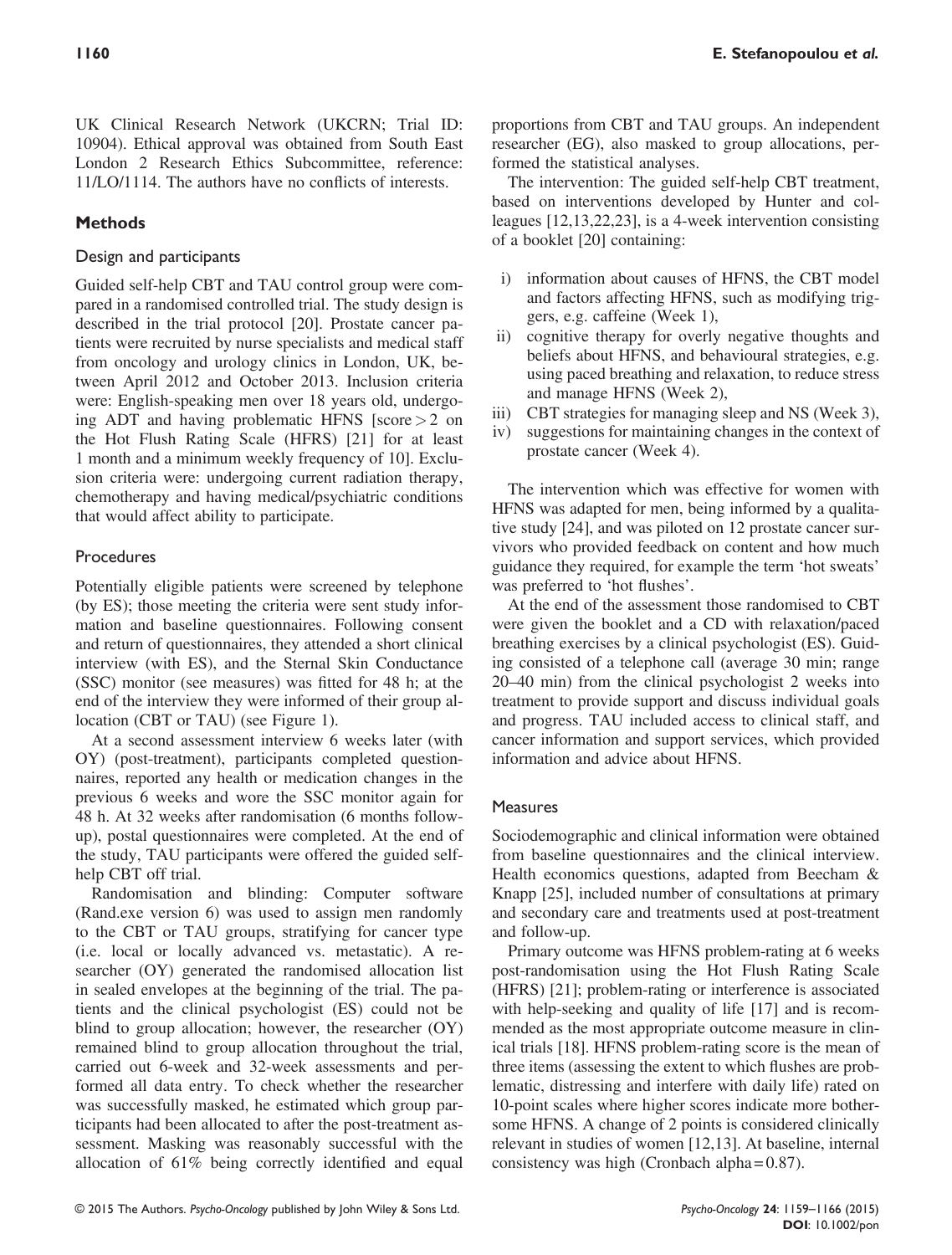

Figure 1. CONSORT diagram showing patient flow through the trial CBT = cognitive behavioural treatment, TAU = treatment as usual, HFRS = Hot Flush Rating Scale

Secondary outcomes included: HFNS problem-rating (HFRS) at 32 weeks; depression and anxiety, as assessed by the Hospital Anxiety and Depression Scale (HADS) [26]; HFNS weekly frequency in the past week, as assessed by the HFRS [21]; quality of life using the EORTC QLQ-C30 [27] and the EORTC QLQ-PR25 [28] prostate cancer-specific measure at 6 and 32 weeks.

Possible moderators included age, marital status, level of education, ethnicity, cancer type, BMI, as well as the Constructed Meaning Scale (CMS) [29], the Emotional Control subscale of the Barriers to Help Seeking Scale [30], the Somatosensory Amplification Scale [31] and Revised Life Orientation Test (LOT-R) [32]. Potential mediators included the Hot Flush Beliefs and Behaviour Scale-for Men scale (HFBBS), developed to assess men's cognitive appraisals (beliefs) and behaviours in relation to their HFNS [33] with three subscales (Negative HFNS beliefs/behaviours, Calm acceptance and Humour/openness, scored 1–6) and frequency of HFNS using 48-h ambulatory SSC monitoring [19,34,35]. Questions about self-efficacy and treatment expectations were asked prior to randomisation.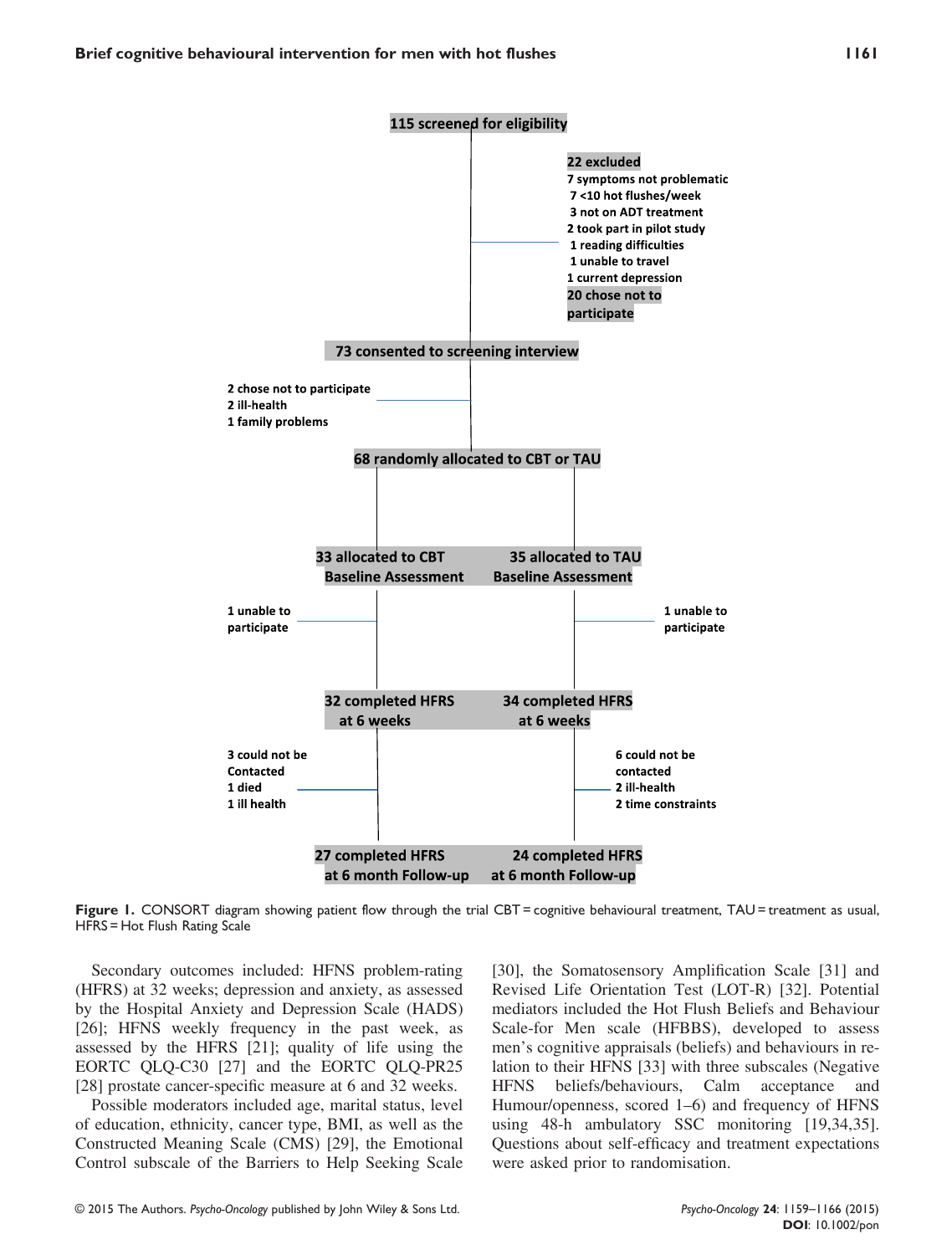Adherence to CBT was measured by the number of booklet chapters read and the number of times relaxation/paced breathing were practised each week, recorded at the end of treatment. Adverse events were recorded in both groups.

## Statistical analysis

A total sample size of 50 (25 in each group) was needed to provide 90% power to detect a clinically significant difference in mean HFNS problem rating of 2 points, for the comparison of CBT to TAU at 6 weeks postrandomisation, allowing for baseline value (estimated to have a mean of 5 and SD of 2.4) and a HFNS problem rating baseline-to-outcome correlation of 0.4 on analysis of covariance with two-sided 5% significance levels. Analyses were conducted on a modified intention-to-treat basis; missing values were replaced by the average scores of completed items, in the same scale for each individual, provided that at least 50% of the items in that scale had been completed. Analyses of covariance were carried out for each variable separately, comparing baseline scores with (a) 6-week and (b) 32-week scores, with group (CBT vs. TAU) as fixed factor and baseline scores as covariates and Bonferroni adjustment for multiple comparisons. Statistical analyses are reported with adjusted mean differences (standard errors; SE), and two-sided 95% CIs. SPSS (version 18.0) was used for all statistical analyses.

# **Results**

One hundred and fifteen men expressed interest in the study and 68 met inclusion criteria and were randomised (Figure 1). Withdrawal rates were minimal at 6 weeks, and complete data were available for 66 participants for the primary outcome measure (HFNS problem-rating). Baseline demographics and clinical characteristics were broadly similar in both treatment groups (Table 1). The sample had a mean age of 69 years, range 49 to 83 years. They tended to be mainly of white ethnicity (74%), married/cohabiting (74%), unemployed/retired (78%) and 48% of men had received education beyond 16 years. Comorbidity was common; additional medical conditions included cardiovascular (e.g. high blood pressure 44.2%), haematological (e.g. cholesterol, diabetes 32.6%) or musculoskeletal (e.g. joint pain 16.3%) problems. Cancer diagnosis included localised (50%), locally advanced (19%) and metastatic cancer (31%) (Table 1). On average the men had been on their current ADT regime for 16 months (range 2–74 months). Baseline anxiety and depression scores (HADs) were  $5.17$  (SD =  $5.17$ ) and  $4.10$ (4.10), respectively (25% scored above the cut-off for depression and 20.6% for anxiety) and Global QOL (EORTC) was 69.19 (SD = 17.23).

At baseline HFNS were frequent with a weekly average of  $54.47$  (SD = 41.34), range 9 to 280, average duration of

## Primary outcome

There was a significant difference between groups in the primary outcome, HFNS problem rating, at 6 weeks after randomisation (adjusted mean difference of  $-1.33$ , 95% CI  $-2.07$  to  $-0.58$ ;  $p = 0.001$ ) with a greater reduction from baseline in the CBT group compared to the TAU group and a large effect size (Table 2, Figure 2). The change in problem rating from baseline was  $-1.81$  (SD 1.94) in the CBT group, compared with  $-0.57$  (SD 1.74) in TAU group, representing to a 40% reduction in the CBT group and a 12% reduction in the TAU group; 41% of the CBT group had a two-point reduction in HFNS problem rating compared to 23% of those allocated to TAU.

### Secondary outcomes

There was a significant difference between groups in HFNS frequency at 6 weeks (adjusted mean difference  $-12.12$ , 95% CI  $-22.39$  to  $-1.84$ ;  $p=0.02$ ) with greater reductions from baseline in the CBT group compared to the TAU group (Figure 3), with a 36% reduction in the CBT group and 16% for TAU, and a medium effect size (Table 2). At 32 weeks the CBT group maintained their improvements in HFNS problem rating (CBT 41% and TAU 31% reductions from baseline) and frequency (CBT 42% and TAU 20% reductions from baseline), but group differences were not significant. When HFNS were considered separately, there were significant group differences in frequency of hot flushes at 32 weeks (Table 2). No significant group differences were observed for depressed mood, anxiety (HADS) or quality of life (EORTC QLQ-C30 Global QOL) at 6 or 32 weeks (Table 2).

CBT was more effective than TAU in reducing HFNS problem rating regardless of BMI (normal vs. overweight/obese), educational level (16 years or less vs. more than 16 years) or cancer type (locally and locally advanced vs. metastatic). There were too few numbers in each category to analyse ethnicity (white vs. non-white) or marital status. The group difference in the primary outcome, HFNS problem rating at 6 weeks, remained significant (adjusted mean difference of  $-1.38$ , 95% CI  $-2.16$  to  $-0.60$ ;  $p = 0.001$ ) when we adjusted for baseline HADs scores, cancer type, age, BMI, educational level and employment. Baseline self-efficacy and treatment expectations, CMS, EC, SAS and optimism (LOT-R) (Table 1) did not moderate HFNS problem-rating outcomes at 6 weeks.

#### HFNS beliefs and behaviours

There were significant group differences in HFNS Beliefs and Behaviour subscales (see Table 2), the CBT group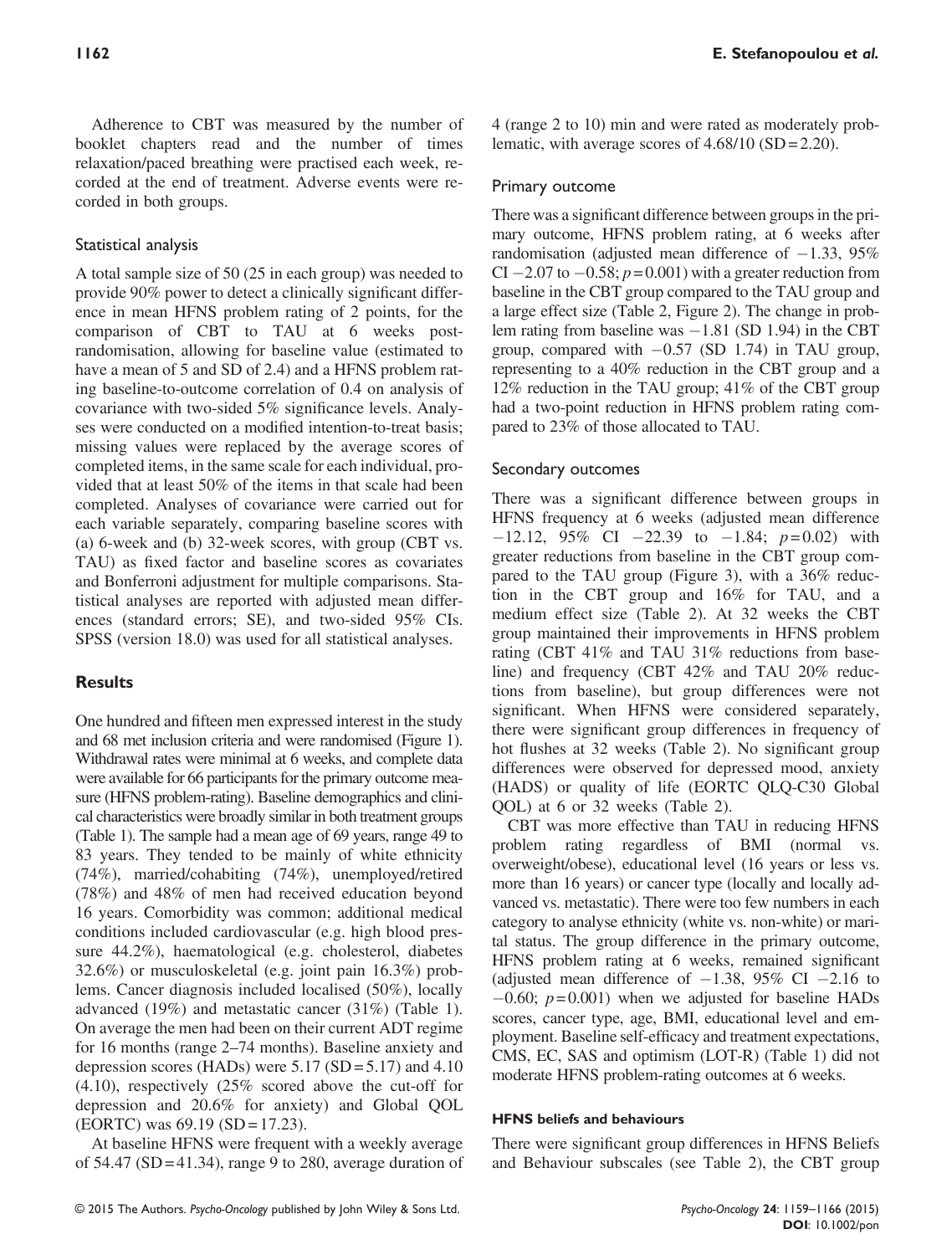|                                                                              | CBT $(n=33)$  | TAU $(n=35)$        | p Values |
|------------------------------------------------------------------------------|---------------|---------------------|----------|
| Age at randomisation [years]                                                 | 67.97 (7.65)  | 69.71 (7.90)        | 0.36     |
| Ethnic origin                                                                |               |                     |          |
| White                                                                        | 28 (85%)      | 22 (63%)            | 0.08     |
| <b>Black</b>                                                                 | 5(15%)        | 12(34%)             |          |
| Other                                                                        |               | (3%)                |          |
| Married/living with partner                                                  | 25 (76%)      | 25 (71%)            | 0.89     |
| Educated beyond 16 years of age                                              | 16(49%)       | 16(46%)             | 0.90     |
| Employed                                                                     | 9(27%)        | 6(17%)              | 0.48     |
| Mean body mass index (kg/m <sup>2</sup> ; SD)                                | 26.40 (3.79)  | 27.74 (3.63)        | 0.16     |
| Cancer type                                                                  |               |                     |          |
| Localised                                                                    | 16 (49%)      | 18(51.5%)           | 0.91     |
| Locally advanced                                                             | 7(21%)        | 6(17%)              |          |
| Metastatic                                                                   | 10(30%)       | 11(31.5%)           |          |
| Time since prostate cancer diagnosis [months]<br>Previous treatment history: | 24.76 (20.70) | 29.57 (34.48)       | 0.49     |
| Prostatectomy                                                                | 10(30%)       | 8(23%)              | 0.49     |
| Radiotherapy                                                                 | 23 (70%)      | 18(51%)             | 0.19     |
| Current hormonal therapy:                                                    |               |                     |          |
| Luteinizing/gonadotropin-releasing hormone agonists                          |               |                     |          |
| Goserelin (zoladex)                                                          | 23 (70%)      | 23 (66%)            |          |
| Leupropelin (prostap)                                                        | 2(6%)         | 5(14%)              |          |
| Triptorelin (de-capeptyl)                                                    | 2(6%)         | 2(6%)               |          |
| Anti-androgens                                                               |               |                     |          |
| Cyproterone acetate (cyprostat)                                              | (3%)          | $\mathsf{O}\xspace$ |          |
| Bicalutamide (Casodex)                                                       | 5(15%)        | 5(14%)              |          |
| Receiving other treatments for HFNS at baseline:                             |               |                     |          |
| Red clover                                                                   | 3(9%)         | (3%)                |          |
| Fish oils                                                                    | (3%)          | $\Omega$            |          |
| Ginseng                                                                      | $\circ$       | (3%)                |          |
| Evening primrose                                                             | $\Omega$      | 1(3%)               |          |
| Self-efficacy in carrying out treatment                                      | 3.51(1.08)    | 3.40(0.93)          | 0.20     |
| Treatment expectations                                                       | 3.09(1.19)    | 3.05(0.82)          | 0.18     |
| Somatosensory Amplification Scale                                            | 2.47(0.60)    | 2.47(0.59)          | 0.99     |
| Revised Life Orientation Test                                                | 15.96(4.14)   | 16.05(4.18)         | 0.91     |
| Constructed Meaning Scale                                                    | 32.18 (6.46)  | 31.48 (6.29)        | 0.65     |
| Emotional Control-Barriers to Help Seeking Scale                             | 1.71(0.76)    | 2.10(0.82)          | 0.06     |

Table I. Demographic and clinical baseline characteristics  $(N %)$  or mean  $(SD)$  with p values for between group comparisons)

reporting less negative HFNS Bel/Beh about hot flushes (adjusted mean difference  $-0.92$ ,  $95\%$  CI  $-1.34$  to  $-0.51$ ;  $p = 0.0001$ ) and more Humour and Openness  $(0.56, 95\% \text{ CI } 0.10 \text{ to } 1.01; p=0.02)$  compared to the TAU group 6 weeks after randomisation. Reduction (more than one point difference) in negative HFNS Bel/Beh (adjusted mean difference 1.61 CI 2.49 to 0.73;  $p = 0.001$ ) was associated with improvement in HFNS problem rating at 6 weeks. This effect was not significant for Humour and Openness  $(0.10 \text{ CI} - 0.91 \text{ to } 1.11)$ .

#### SSC monitoring

Forty-four men wore the SSC monitor; at 6 weeks there was little change in 48-h rate of HFNS measured by sternal skin conductance, but there was considerable variability in response (Table 2).

#### Treatment adherence was generally good

The majority (88%) read either all (69%) or more than half of the booklet (19%); 79% used the relaxation CD, and 76% practiced paced breathing, at least once a week. At 6 weeks, a significantly greater reduction in HFNS problem rating was reported by men who read all of the booklet compared to those who read less (adjusted mean difference of 2.78, 95% CI 2.19 to 3.37;  $p = 0.01$ ). No significant differences were found between men who practised the relaxation/paced breathing more or less than once a week.

#### Adverse events, medication changes and use of health services

Two cases of adverse events unrelated to the intervention were reported: one participant passed away before the 32-week assessment because of metastatic cancer and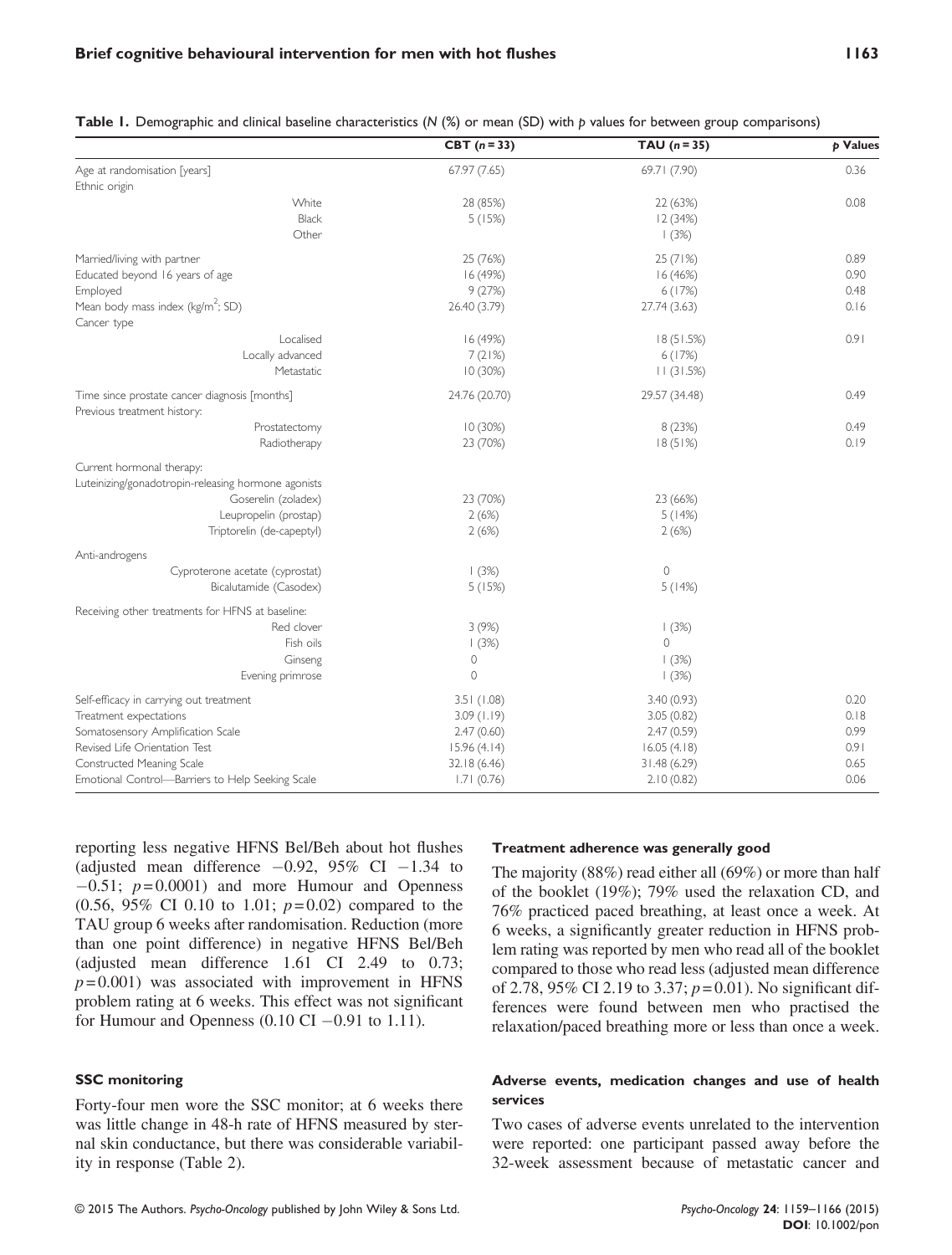|                              | CBT mean (SD) | N  | TAU mean (SD) | ${\sf N}$ | Adjusted mean difference (SE)                          | 95% CI              |
|------------------------------|---------------|----|---------------|-----------|--------------------------------------------------------|---------------------|
| <b>HFNS</b> problem rating   |               |    |               |           |                                                        |                     |
| Baseline                     | 4.54(1.98)    | 33 | 4.81(2.41)    | 35        |                                                        |                     |
| 6 weeks                      | 2.76(1.53)    | 32 | 4.19(2.20)    | 34        | $-1.33(0.37)$ **<br>Effect size partial $Eta^2 = 0.16$ | $-2.07$ to $-0.58$  |
| 32 weeks                     | 2.66(1.67)    | 27 | 3.33(1.84)    | 24        | $-0.7(0.43)$                                           | $-1.59$ to 0.16     |
| HFNS total frequency         |               |    |               |           |                                                        |                     |
| Baseline                     | 56.09 (30.16) | 33 | 52.95 (50.07) | 35        |                                                        |                     |
| 6 weeks                      | 36.06 (25.03) | 32 | 44.58 (38.70) | 34        | $-12.12(5.14)$ *                                       | $-22.39$ to $-1.84$ |
|                              |               |    |               |           | Effect size partial $Eta^2 = 0.08$                     |                     |
| 32 weeks                     | 32.11(24.54)  | 27 | 42.08 (54.85) | 24        | $-12.43(7.93)$                                         | $-28.38$ to 3.52    |
| HF frequency                 |               |    |               |           |                                                        |                     |
| Baseline                     | 39.18 (24.21) | 33 | 34.94 (39.56) | 35        |                                                        |                     |
| 6 weeks                      | 25.56 (18.63) | 32 | 27.47 (23.74) | 34        | $-4.97(4.06)$                                          | $-13.09$ to 3.14    |
| 32 weeks                     | 19.40 (17.93) | 27 | 29.95 (39.63) | 24        | $-12.80(6.17)$ *                                       | $-25.21$ to $-3.86$ |
| NS frequency                 |               |    |               |           |                                                        |                     |
| Baseline                     | 16.90(14.27)  | 33 | 18.01(13.05)  | 35        |                                                        |                     |
| 6 weeks                      | 10.50(9.67)   | 32 | 17.11(18.80)  | 34        | $-5.79(2.96)$                                          | $-11.71$ to 0.13    |
| 32 weeks                     | 12.70(11.72)  | 27 | 12.12(17.67)  | 24        | 0.66(3.59)                                             | $-6.56$ to $7.88$   |
| SSC frequency                |               |    |               |           |                                                        |                     |
| Baseline                     | 29.31 (11.73) | 23 | 27.80 (11.63) | 21        |                                                        |                     |
| 6 weeks                      | 27.47 (9.99)  | 20 | 23.61 (11.98) | 12        | 0.69(3.19)                                             | $5.84$ to $-7.22$   |
| HF beliefs/behaviour         |               |    |               |           |                                                        |                     |
| <b>Baseline</b>              | 3.06(1.00)    | 33 | 3.06(1.18)    | 33        |                                                        |                     |
| 6 weeks                      | 1.41(1.08)    | 30 | 2.35(1.12)    | 27        | $-0.92(0.20)$ **                                       | $-1.34$ to $-0.51$  |
| 32 weeks                     | 1.57(1.17)    | 24 | 2.09(0.98)    | 17        | $-0.49(0.30)$                                          | $-1.11$ to 0.12     |
| Calm acceptance              |               |    |               |           |                                                        |                     |
| Baseline                     | 2.62(0.78)    | 33 | 2.75(0.97)    | 33        |                                                        |                     |
| 6 weeks                      | 3.58(1.11)    | 30 | 3.81 (0.90)   | 27        | $-0.29(0.16)$                                          | $-0.70$ to 0.21     |
| 32 weeks                     | 4.09(0.67)    | 24 | 3.90 (0.49)   | 17        | 0.29(0.18)                                             | $-0.07$ to 0.66     |
| Humour openness              |               |    |               |           |                                                        |                     |
| Baseline                     | 4.22(1.04)    | 33 | 4.07 (1.37)   | 33        |                                                        |                     |
| 6 weeks                      | 3.58(1.17)    | 30 | 3.02(0.91)    | 27        | $0.56(0.23)*$                                          | $0.10$ to $1.01$    |
| 32 weeks                     | 3.55(1.05)    | 24 | 3.52(0.80)    | 17        | 0.20(0.25)                                             | $-0.31$ to 0.72     |
| HADS depression              |               |    |               |           |                                                        |                     |
| <b>Baseline</b>              | 4.03(3.57)    | 33 | 4.17(3.27)    | 33        |                                                        |                     |
| 6 weeks                      | 3.26(3.40)    | 30 | 4.21(3.46)    | 27        | $-0.59(0.67)$                                          | $-1.94$ to 0.74     |
| 32 weeks                     | 3.61(3.11)    | 24 | 3.16(2.22)    | 17        | $-0.52(0.83)$                                          | $-1.15$ to 2.20     |
| <b>HADS</b> anxiety          |               |    |               |           |                                                        |                     |
| Baseline                     | 5.06(2.96)    | 33 | 5.28(3.64)    | 33        |                                                        |                     |
| 6 weeks                      | 4.70(3.33)    | 30 | 5.14(4.09)    | 27        | $-0.15(0.68)$                                          | $-1.21$ to $1.52$   |
| 32 weeks                     | 4.15(2.73)    | 24 | 4.83(2.81)    | 17        | $-0.32(0.70)$                                          | $-1.75$ to $1.10$   |
|                              |               |    |               |           |                                                        |                     |
| EORTC global QOL<br>Baseline |               | 33 |               | 33        |                                                        |                     |
| 6 weeks                      | 72.22 (17.26) |    | 66.16 (16.92) |           |                                                        |                     |
|                              | 76.19 (20.12) | 30 | 68.26 (19.15) | 27        | 3.61(4.49)                                             | $-5.42$ to $12.63$  |
| 32 weeks                     | 75.36 (18.54) | 24 | 70.83 (17.59) | 17        | $-0.97(5.91)$                                          | $-13.01$ to $11.01$ |

Table 2. Effect of treatment on hot flushes and night sweats measures: HFNS problem rating, frequency and Beliefs and Behaviours Scale; HADs and Global QOL (EORTC). SSC = Sternal Skin Conductance

CBT = Cognitive Behavioural Therapy

TAU = Treatment as usual

 $*_{D} = 0.05$ .

\*\* $p = 0.001$ .

another started chemotherapy, and his data was excluded from further analyses. One participant (CBT) stopped zoladex injections after his 6-week assessment, and two (TAU) reported changes between baseline and 6 weeks (one started zoladex and one radiation therapy). Between the 6 and 32 weeks, four (CBT) started new medications for prostate cancer (two casodex, one alpharadin and one zytiga). There were no significant group differences in

attendance at GP, oncologist or nurse specialist between baseline and 6 weeks or between 6 and 32 weeks.

## **Discussion**

The results of this trial suggest that CBT appears to be a safe and effective intervention to help prostate cancer patients undergoing ADT to manage troublesome HFNS. At post-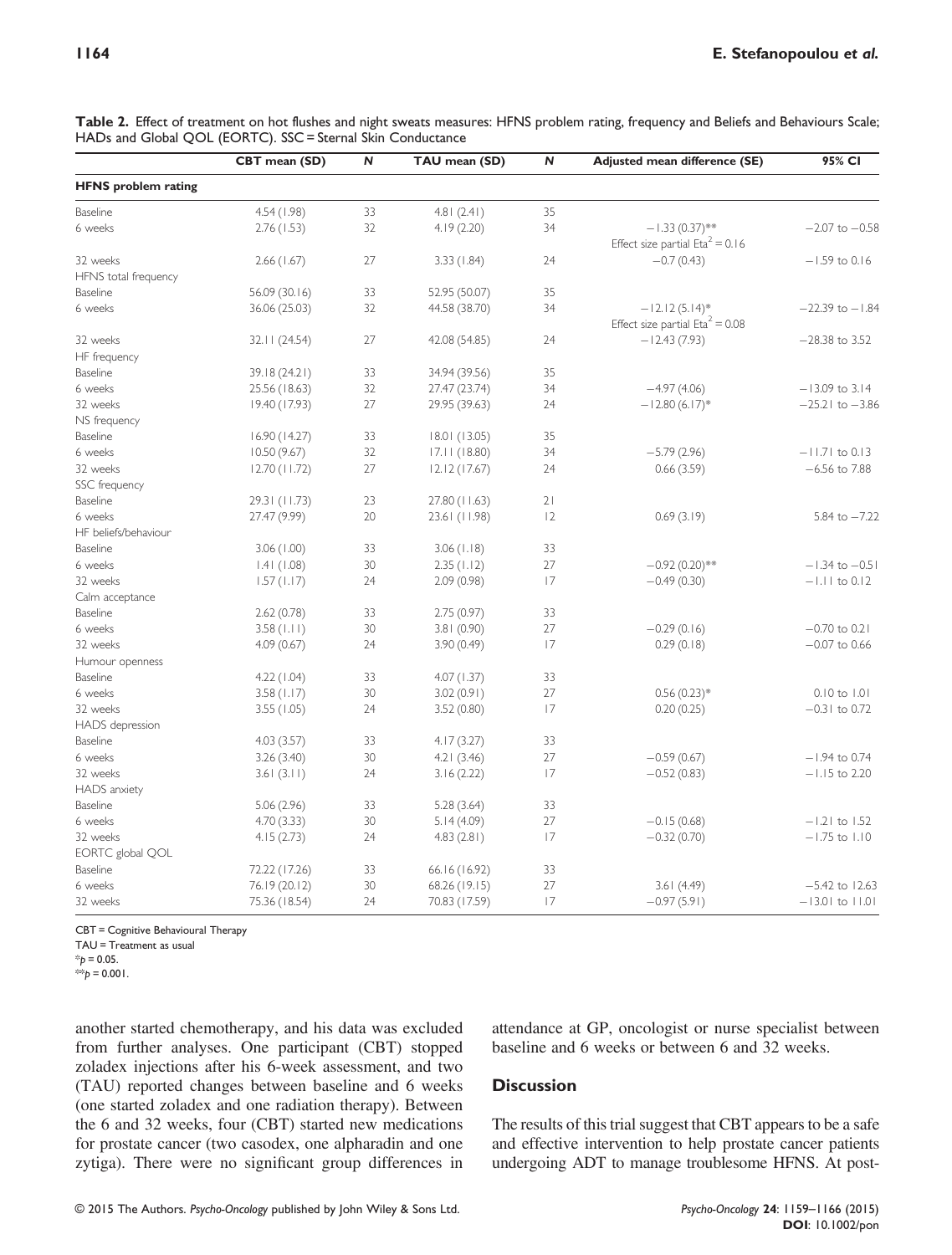

Figure 2. Changes in problem rating scores for hot flushes and night sweats in CBT and TAU groups from baseline to 6 and 32 weeks post randomisation. Error bars show 95% CI



Figure 3. Changes in frequency for hot flushes and night sweats in CBT and TAU groups from baseline to 6 and 32 weeks post randomisation. Error bars show 95% CIs

treatment, the CBT group reported less problematic and less frequent HFNS than the TAU group, with clinically relevant reductions. At 32 weeks the CBT group maintained their improvement but group differences did not reach significance, largely because of some improvement in the TAU group. However, the group difference in hot flush (but not night sweat) frequency remained significant at 32 weeks.

At baseline the sample reported frequent (44–58 HFNS per week) and problematic HFNS, at levels consistent with previous studies of prostate cancer survivors having ADT [36,37]. The percentage scoring within the clinical range for depression and anxiety (HADS) (>/8) were 20% and 25% respectively, higher than that reported in a recent meta-analysis of prevalence of anxiety (15%) and depression (15%) in men undergoing treatment for prostate cancer [38], which might be because they all had HFNS—which are associated with distress [7]. Their QOL EORTC Global

scores  $(69.19, SD = 17.23)$  were similar to norms for men with prostate cancer  $(68.4, SD = 22.2)$  [39]. The sample was socially mixed (based on level of education), and comorbid health problems were common. Nevertheless, CBT was effective adjusting for baseline characteristics and regardless of BMI, educational level or cancer type. However, the intervention did not significantly reduce mood or QOL.

Adherence to the CBT was good in terms of reading the booklet and using the relaxation/paced breathing CD, and those who read the whole booklet derived more benefit. We examined potential mediators in order to understand how the treatment might be working. Although significant improvements in subjective measures were evident, no group differences in physiologically (SSC) measured HFNS were found. The concordance between subjective and physiologically (SSC) measured HFNS is relatively low in ambulatory settings [35,37], but inclusion of SSC measures can aid understanding of how treatments are working. Overall, our results are consistent with findings from a CBT trial for HFNS in breast cancer patients [13], suggesting that CBT might work mainly by affecting symptom perception and cognitive appraisal of HFNS, rather than physiological mechanisms [16,23,40]. The CBT group reported less negative HFNS beliefs and behaviours and more humour and openness compared to TAU at 6 weeks, and change in HFNS negative beliefs and behaviours (e.g. changes in beliefs about the social consequences and about sleep, and less avoidance of activities) was associated with reduction in problem-rating. Therefore the intervention appeared to be targeting cognitive and behavioural changes as intended.

Limitations include lack of an attention control arm and the sample size, particularly for the TAU group at 32 weeks; the sample size was not large enough to examine all secondary measures, nor to perform a full mediation analysis. We attempted to reduce bias by masking where possible, but it is not possible to mask participants in this type of trial. Additional variables might have affected HFNS, such as health-related behaviours, e.g. caffeine intake, and other specific health problems. Future research could test the intervention in a multi-centre trial including a range of ethnicities, as well as examine specific components of the intervention, such as paced breathing.

In terms of clinical implications, to our knowledge this is the first evaluation of a brief guided self-help CBT intervention for men with HFNS. Adherence to treatment was good, and the contact/therapist time was on average only 60 min. The CBT intervention was delivered in a hospital setting, using standardised materials (treatment booklet, CD) and could be included within survivorship support programmes.

#### Acknowledgements

We thank Phil Reynolds, Louisa Fleure, Gian Gargaro. This work was supported by a Prostate Cancer UK Project Award (PG10-01).